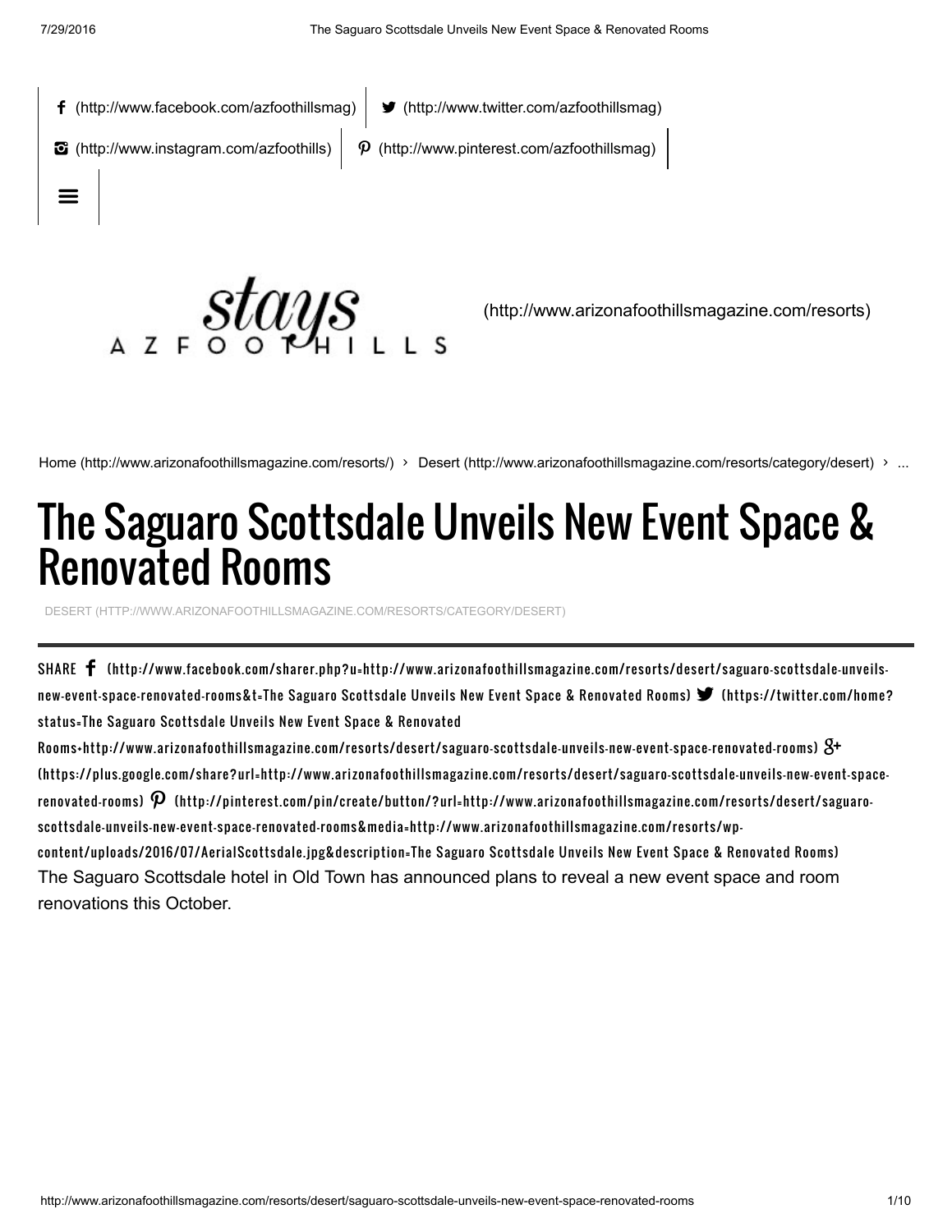

Up to 500 guests can enjoy the new 5,285-square-foot Agave Ballroom and Patio, which features a wraparound patio equipped with fireplaces, fire pits and multiple outdoor dining and entertaining spaces set at the foot of Scottsdale's lush Civic Center Park.

"We can accommodate social functions and corporate meetings of all sizes, from a reception for up to 500 people overlooking Scottsdale's scenic art destination, Civic Center Park, to a conference for 200 that includes separate dining and cocktail spaces, plus an office or boardroom," said Dennis Park, director of sales and marketing at the Saguaro. "Guests will also be able to host intimate dinner celebrations with friends next to the fireplace on our Agave Patio."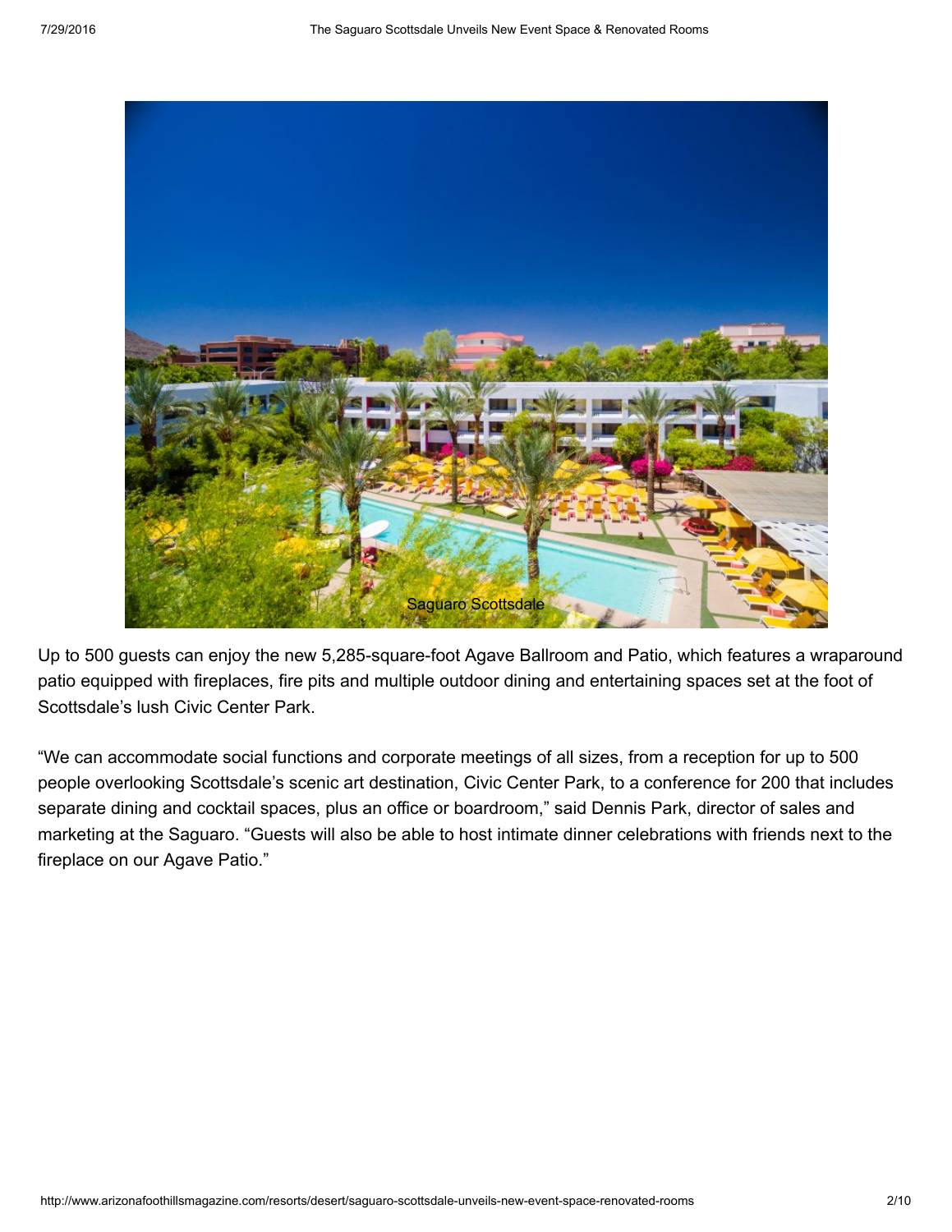

Meanwhile, the Saguaro's 194 rooms have been completely re-designed and updated with such unique elements as sound-proof wood doors, RFID (radio frequency identification) and Blue Tooth technology that allows guests to check-in and access their rooms via smartphone; luxurious pillow-top mattresses and ergonomic desks; plus 42-inch flat screen cable TVs; Keurig coffee makers; mini-refrigerators; natural wood vanities; and Lather bath products. The modernized rooms will also display new artwork, including prints from photographer Colleen Durkin. All rooms come with either a private balcony or patio overlooking a pool, garden, or city view.